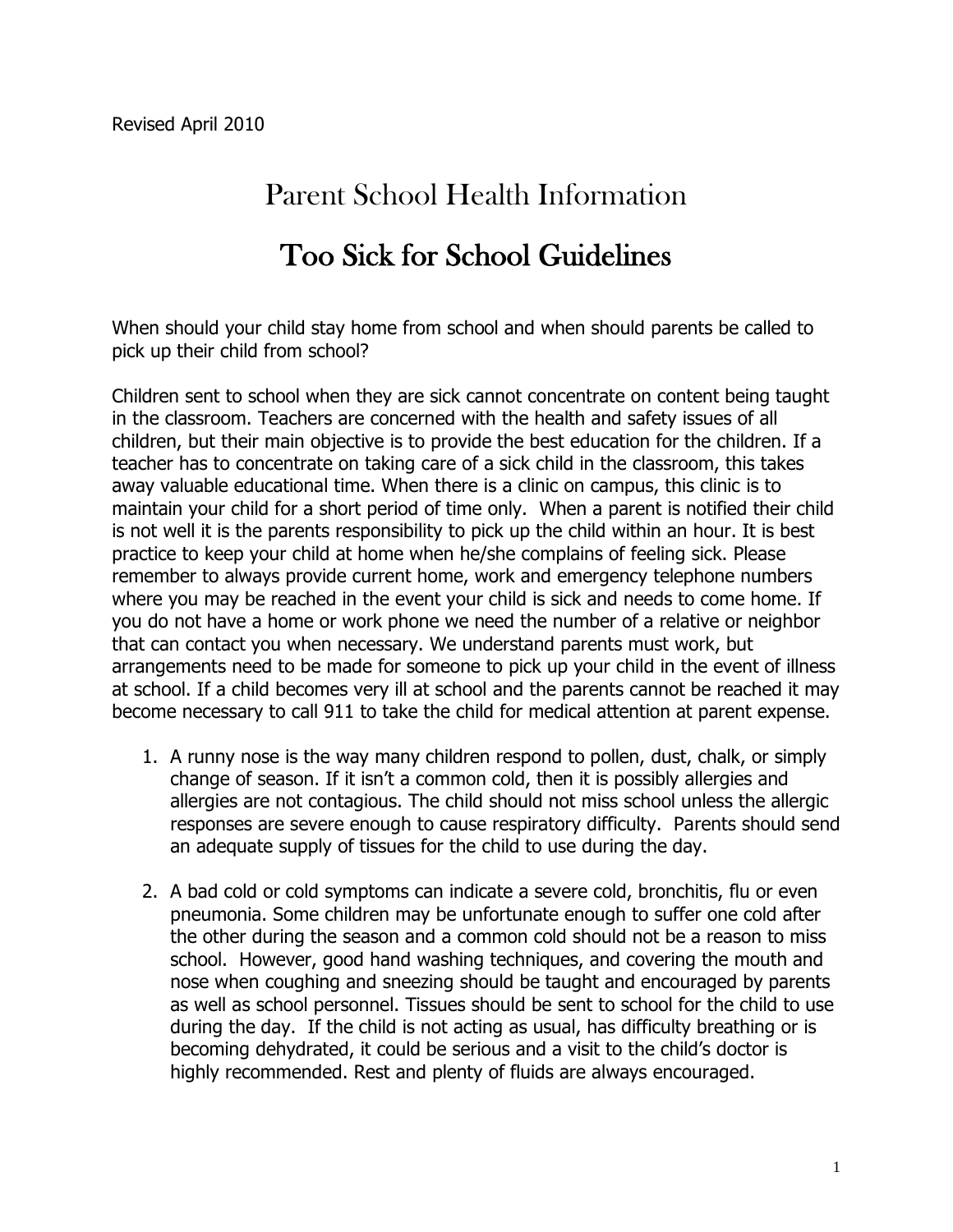3. Diarrhea and vomiting make children very uncomfortable, and being near a bathroom becomes a top priority. If a child has one episode of diarrhea or vomiting, does not have a temperature and no other episode occurs the child may stay in school. However, if there are repeated episodes of either diarrhea or vomiting the child should be picked up by the parent. If the child has diarrhea and vomiting, accompanied by fever, a rash or general weakness, consulting the child's doctor is highly recommended. If any of these symptoms are present before school the parent should not send the child to school. A child can easily become dehydrated and malnourished when diarrhea and vomiting persist and can lead to a very serious, life-threatening situation for the child.

IF A SICK CHILD IS TAKEN TO THE DOCTOR, PLEASE REQUEST A NOTE FROM THE DOCTOR STATING THAT HE/SHE MAY RETURN TO SCHOOL. THIS NOTE SHOULD ALSO INCLUDE DIET RESTRICTIONS AND ANY LIMITATIONS THAT MAY BE NECESSARY.

- 4. An elevated temperature of  $100^{\circ}$  or above is an important symptom, when it occurs along with a sore throat, an earache, nausea, listlessness, or a rash the child may be carrying something contagious. Students with a fever greater than 100° may not return to school until fever free for 24 hours without fever reducing medicine.
- 5. Strep throat and Scarlet fever are two highly contagious conditions caused by a Streptococcal (bacterial) infection, the two conditions usually are recognized by a sore throat and high fever, a rash will also appear. A child with either Strep throat or Scarlet fever should be kept at home. A parent will usually take a child to the doctor for these conditions and the parent should request a medical release for the child to return to school.
- 6. Chicken Pox, a viral infection is not life threatening to most children, but it is very uncomfortable and extremely contagious. The child may have a fever, is itching and begins to have pink or red spots (with watery fluid centers) on the back, chest, and or face; the chances are it is chicken pox. Please notify the school if your child is diagnosed with chicken pox. It is very important that schools are made aware because some children have low functioning immune systems and chicken pox could be life threatening for them. The child with this illness should be kept at home for at least one week from the first time symptoms appeared and at least two days after the last spot appeared, whichever period is longer. The rash spots should be dry and scabbed over before returning to school.
- 7. Measles (Rubeola) is a viral infection that attacks a child's respiratory system, causing a dry hacking cough, general weakness, red inflamed eyes and fever. If these symptoms appear, the child should be kept at home and seen be the